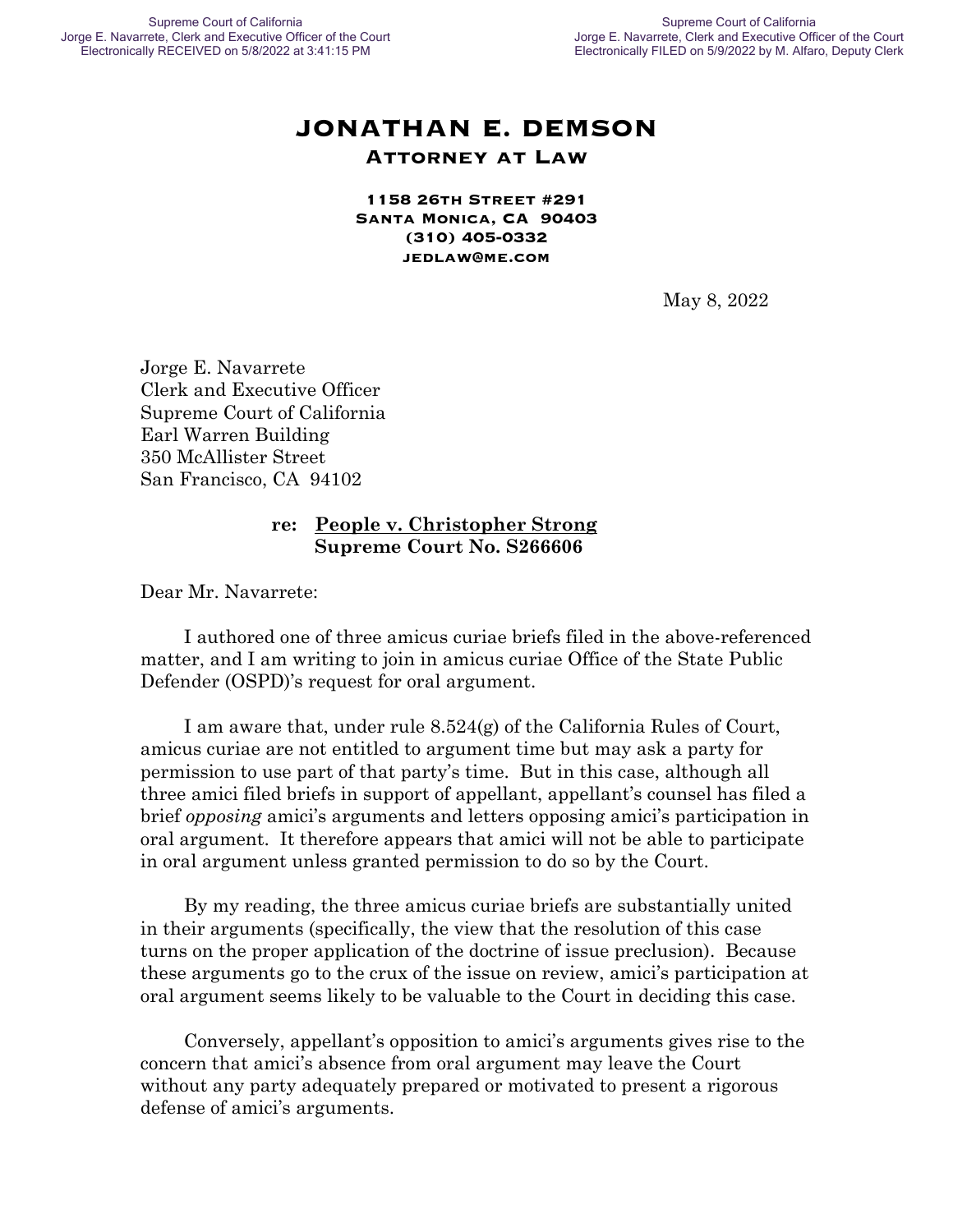I recognize that, if the Court grants amicus curiae OSPD's request, it may also decide to limit amici's participation to a single lawyer, and I would be pleased to defer to the Court and to counsel for the other two amici on such matters.

Respectfully submitted,

Jonathan E. Demson Attorney at Law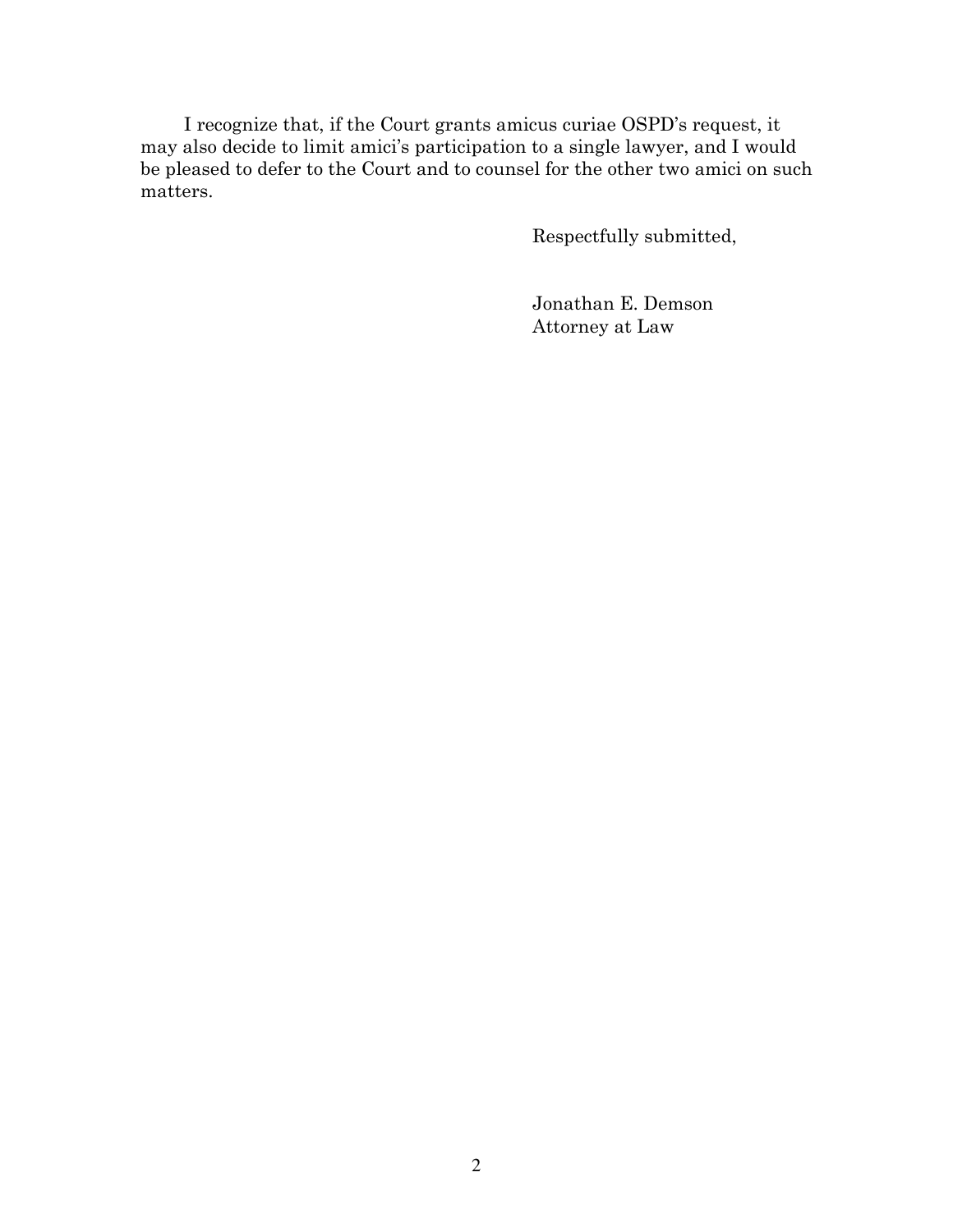#### **STATE OF CALIFORNIA**

Supreme Court of California

# *PROOF OF SERVICE*

# **STATE OF CALIFORNIA**

Supreme Court of California

### Case Name:**PEOPLE v. STRONG** Case Number:**S266606** Lower Court Case Number:**C091162**

- 1. At the time of service I was at least 18 years of age and not a party to this legal action.
- 2. My email address used to e-serve: **jedlaw@me.com**
- 3. I served by email a copy of the following document(s) indicated below:

Title(s) of papers e-served:

| <b>Filing Type</b> | <b>Document Title</b>                      |  |
|--------------------|--------------------------------------------|--|
| <b>LETTER</b>      | $\Box$ TR<br>S266606<br>AmicusCuriaeDemson |  |

Service Recipients:

| <b>Person Served</b>                                                                                         | <b>Email Address</b>                        | <b>Type</b> | Date /<br>Time                               |
|--------------------------------------------------------------------------------------------------------------|---------------------------------------------|-------------|----------------------------------------------|
| Diane Boggess<br>DOJ Sacramento/Fresno AWT Crim                                                              | Diane.Boggess@doj.ca.gov                    | le-         | 5/8/2022<br>Serve <sup>[3:41:14]</sup><br>PМ |
| Michelle Peterson<br>Attorney at Law<br>111072                                                               | $\text{may}111072$ @gmail.com               | le-         | 5/8/2022<br>Serve[3:41:14]<br>PM             |
| Eric Christoffersen<br>Office of the Attorney General<br>186094                                              | $\text{Eric.Christoffersen@doj.ca.gov}$  e- |             | 5/8/2022<br>Serve <sup>[3:41:14]</sup><br>PМ |
| Attorney Attorney General - Sacramento Office<br>Jennifer Poe, Deputy Attorney General                       | sacawttruefiling@doj.ca.gov                 | le-         | 5/8/2022<br>Serve <sup>[3:41:14]</sup><br>PM |
| Deborah Hawkins<br>Law Office of Deborah L. Hawkins<br>127133                                                | dhawkins $8350$ @gmail.com                  | le-         | 5/8/2022<br>Serve[3:41:14]<br>PM             |
| Albert Kutchins<br>Office of the State Public Defender<br>102322                                             | $ a $ .kutchins@ospd.ca.gov                 | le-         | 5/8/2022<br>Serve[3:41:14]<br>PM             |
| Office Office Of The State Public Defender-Sac<br>Timothy Foley, Sr. Deputy State Public Defender<br> 000000 | $ $ docketing@ospd.ca.gov                   | le-         | 5/8/2022<br>Serve <sup>[3:41:14]</sup><br>PM |

This proof of service was automatically created, submitted and signed on my behalf through my agreements with TrueFiling and its contents are true to the best of my information, knowledge, and belief.

I declare under penalty of perjury under the laws of the State of California that the foregoing is true and correct.